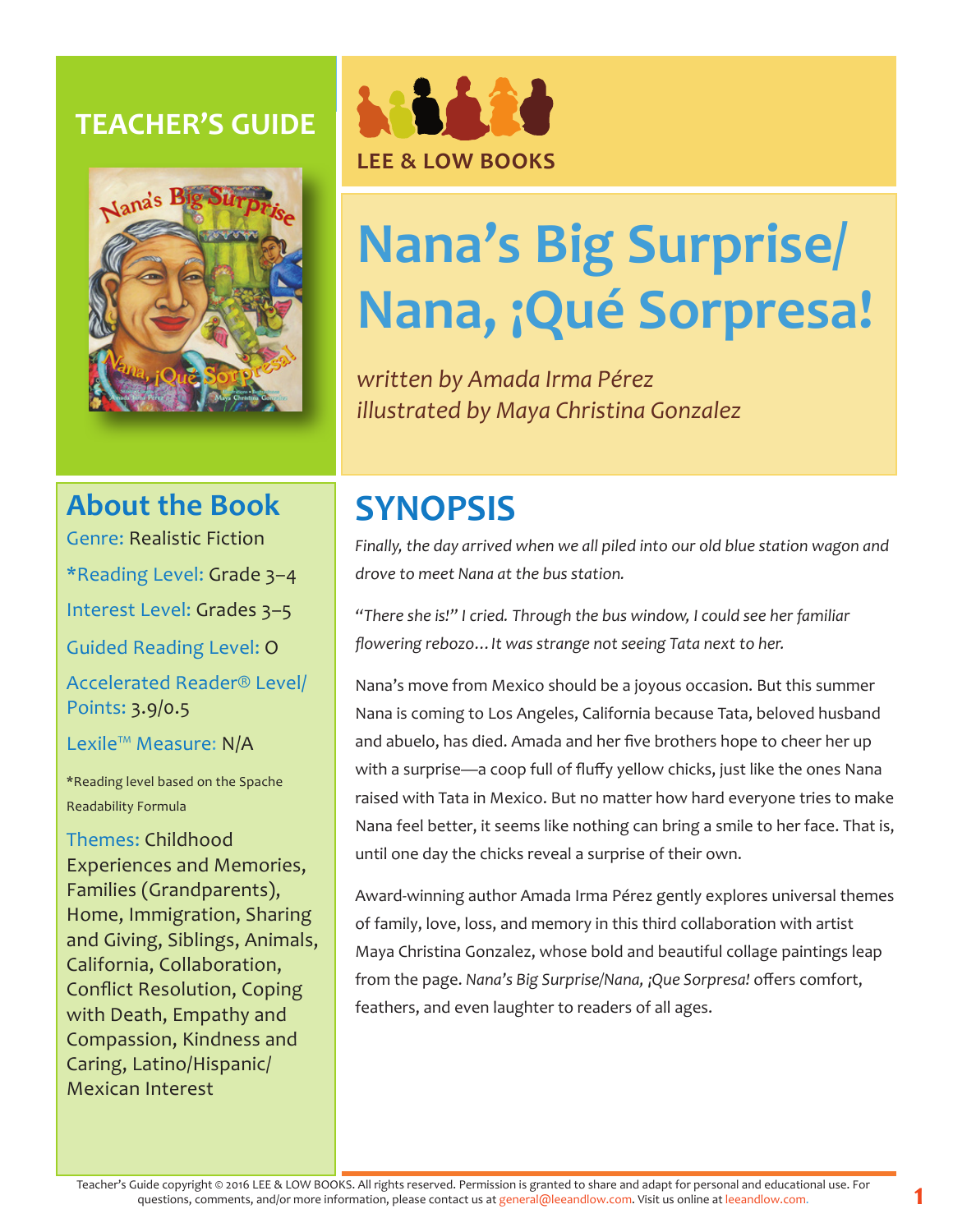# LEE & LOW BOOKS **NAME AND RESERVE SURPRISE**

## **BACKGROUND**

*Author's Note:* "It was natural for us to invite Nana Chuy (my Mama's mother) to live with us, especially after Tata Porfirio died and Nana was sad and lonely. This story is based on my memories of that unforgettable time she spent with us. We laughed, cried, hugged, sang, danced, and shared many stories. Being together made the sadness easier to bear.

Our elders are a treasure. The amazing stories they share of their experiences (like raising chickens that turn out to be roosters!) enrich our lives like nothing else. Many cultural traditions included opening our homes and hearts to our elders to create temporary or permanent extended families. Even though it hurts when we lose them, it also reminds us that we are all part of the natural cycle of life and death. Remembering our loved ones with an altar on *El Día de los Muertos*, November 2nd, helps us bring their memory back to life."—Amada Irma Pérez

*Building a Chicken Coop and Raising Chickens:* Raising chickens is a popular endeavor. Fresh eggs are said to taste better and work better for baking. Many people appreciate knowing about their food's origins. Chicken manure can be composted, which gardeners appreciate. A chicken coop requires two square feet of floor space for each chicken and one nest box for every three hens. The coop needs feeder and water containers, a door and adequate ventilation. Chickens also need an area for a "run" that is fenced to keep them in and protected from predators, including household pets. Day-old chicks can be bought from a farm supply store and will take about six months to lay eggs; older birds produce eggs sooner. This series of blog posts from the Farmer's Almanac offers more information on building a chicken coop and obtaining and raising chicks (http://www. almanac.com/blogs/raising-chickens).

*Pasodoble:* Paso doble means "double step" in Spanish. The dance acts out a Spanish bullfight, with the lead dancer playing the part of the matador and the follower acts as the leader's cape or shadow. This YouTube video gives an example of the music and accompanying dance (https://www.youtube.com/watch?v=yD7Tr6p8HQo).

*El Dia De Los Muertos/Day of the Dead:* This holiday is celebrated on November 1st and 2nd in Latin America. It honors deceased loved ones with festivals and family celebrations. People set up candlelit altars in their homes to help the dead find their way back. Altars can include some of the deceased person's favorite foods or possessions. Families then go to the graveyard to picnic, visit, celebrate and clean gravesites. This National Geographic site explains, "Assured that the dead would be insulted by mourning or sadness, Dia de los Muertos celebrates the lives of the deceased with food, drink, parties, and activities the dead enjoyed in life (http://www.nationalgeographic.org/media/ dia-de-los-muertos/). Dia de los Muertos recognizes death as a natural part of the human experience, a continuum with birth, childhood, and growing up to become a contributing member of the community. On Dia de los Muertos, the dead are also a part of the community, awakened from their eternal sleep to share celebrations with their loved ones." See http://kids. nationalgeographic.com/explore/celebrations/day-ofthe-dead/ for more student-friendly information and photos.

#### **Awards for** *Nana's Big Surprise/Nana, ¡Qué Sorpresa!*  **include:**

- **• Américas Award Commended Title**, Consortium of Latin American Studies Programs
- **• International Latino Book Awards, Best Children's Picture Book, Bilingual, 2nd Place**
- **• Tejas Star Book Award Finalist,** Texas Library Association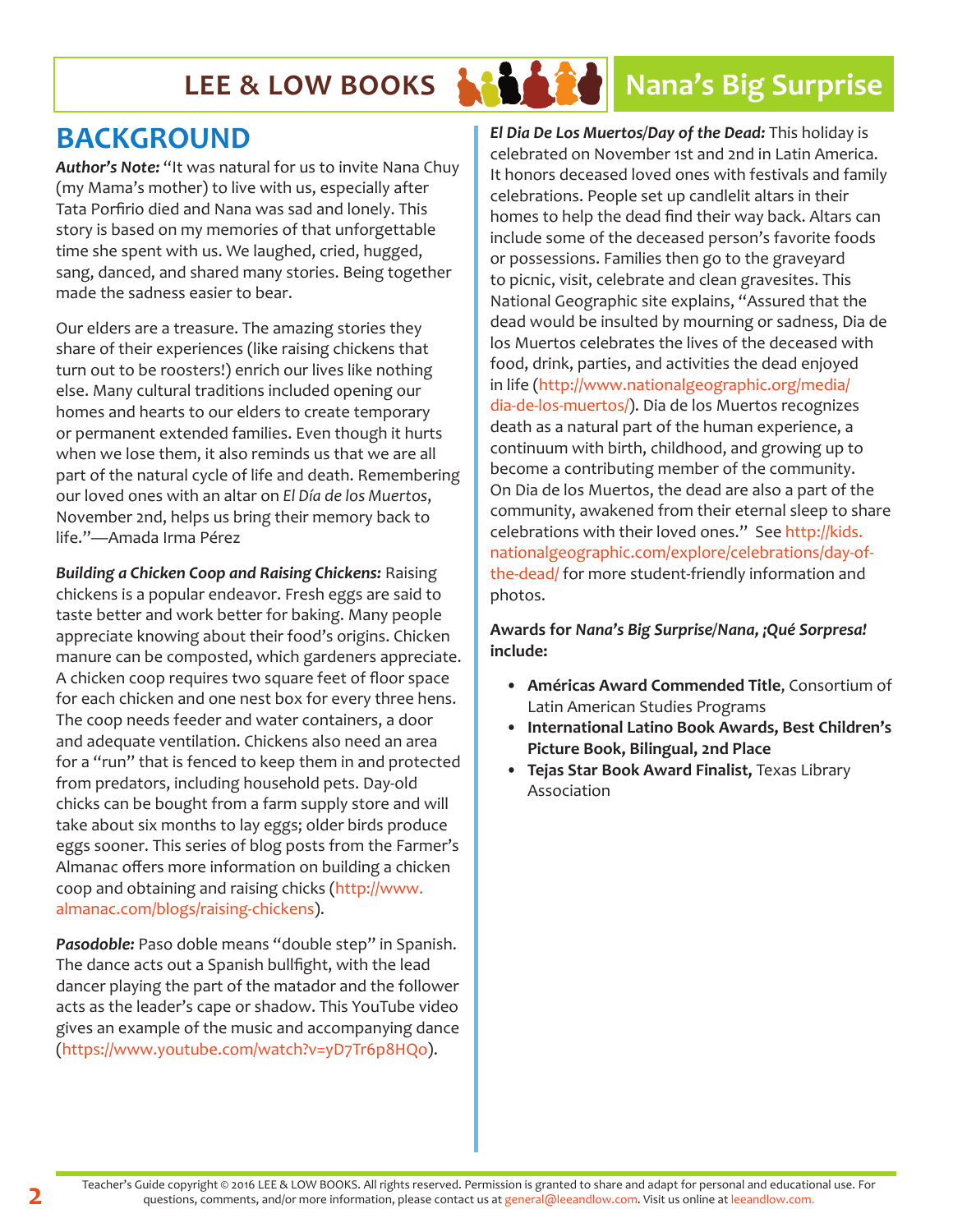# **Nana's Big Surprise & A A A A LEE & LOW BOOKS**

# **VOCABULARY**

*(Reading Standards, Craft & Structure, Strand 4) (Language Standards, Vocabulary Acquisition & Use, Strands 4–6) (Speaking & Listening Standards, Comprehension & Collaboration, Strands 1 and 2)*

The story contains several contentspecific and academic words and phrases that may be unfamiliar to students. Based on students' prior knowledge, review some or all of the vocabulary below. Encourage a variety of strategies to support students' vocabulary acquisition: look up and record word definitions from a dictionary, write the meaning of the word or phrase in their own words, draw a picture of the meaning of the word, create a specific action for each word, list synonyms and antonyms, and write a meaningful sentence that demonstrates the definition of the word.

### **Content Specific**

family business, chicken coop, Mexicali, Mercado, cradle, Mexican Revolution, rebozo, chicken mole, corn kernels, "wrinkled her brow," aisles, fresh hay, diary, pasodoble, roosters, hens, grave, altar

#### **Academic**

amazement, familiar, blurted, expert, chirped, sobs, flapped, clucked, responsibility, produce, delicious, cycle, natural, grieve, comfort, honor



# **BEFORE READING**

#### **Prereading Focus Questions**

*(Reading Standards, Craft & Structure, Strand 5 and Integration of Knowledge & Ideas, Strand 7)*

*(Speaking & Listening Standards, Comprehension & Collaboration, Strands 1 and 2)*

Before introducing this book to students, you may wish to develop background knowledge and promote anticipation by posing questions such as the following:

- 1. Have you ever arranged a surprise for someone? How were you hoping the person would react? How did s/he react?
- 2. Have you ever been around someone you care about when s/he was really sad? How did the person act? How did you feel? What did you do or say?
- 3. What do you know about taking care of chickens? Have you ever seen a chicken coop? Why might someone want to raise chickens?

### **Exploring the Book**

*(Reading Standards, Key Ideas & Details, Strand 1, Craft & Structure, Strand 5, and Integration of Knowledge & Ideas, Strand 7) (Speaking & Listening Standards, Comprehension & Collaboration, Strands 1 and 2)*

Talk about the title of the book. Then ask students what they think this book will most likely be about and whom the book might be about. What do they think might happen? What information do they think they might learn? What makes them think that?

Take students on a book walk and draw attention to the following parts of the book: front and back covers, title page, illustrations, author and illustrator's dedications, author's note and family photographs, and note about the artwork. Point out that the text is in both Spanish and English.

#### **Setting a Purpose for Reading**

*(Reading Standards, Key Ideas & Details, Strands 1–3)*

Have students read to find out about:

- what is Nana's big surprise
- how Nana reacts to the surprise initially and as time goes on
- how a family takes care of a family member in need of support

Encourage students to consider why the author, Amada Irma Pérez, would want to share this story with young people.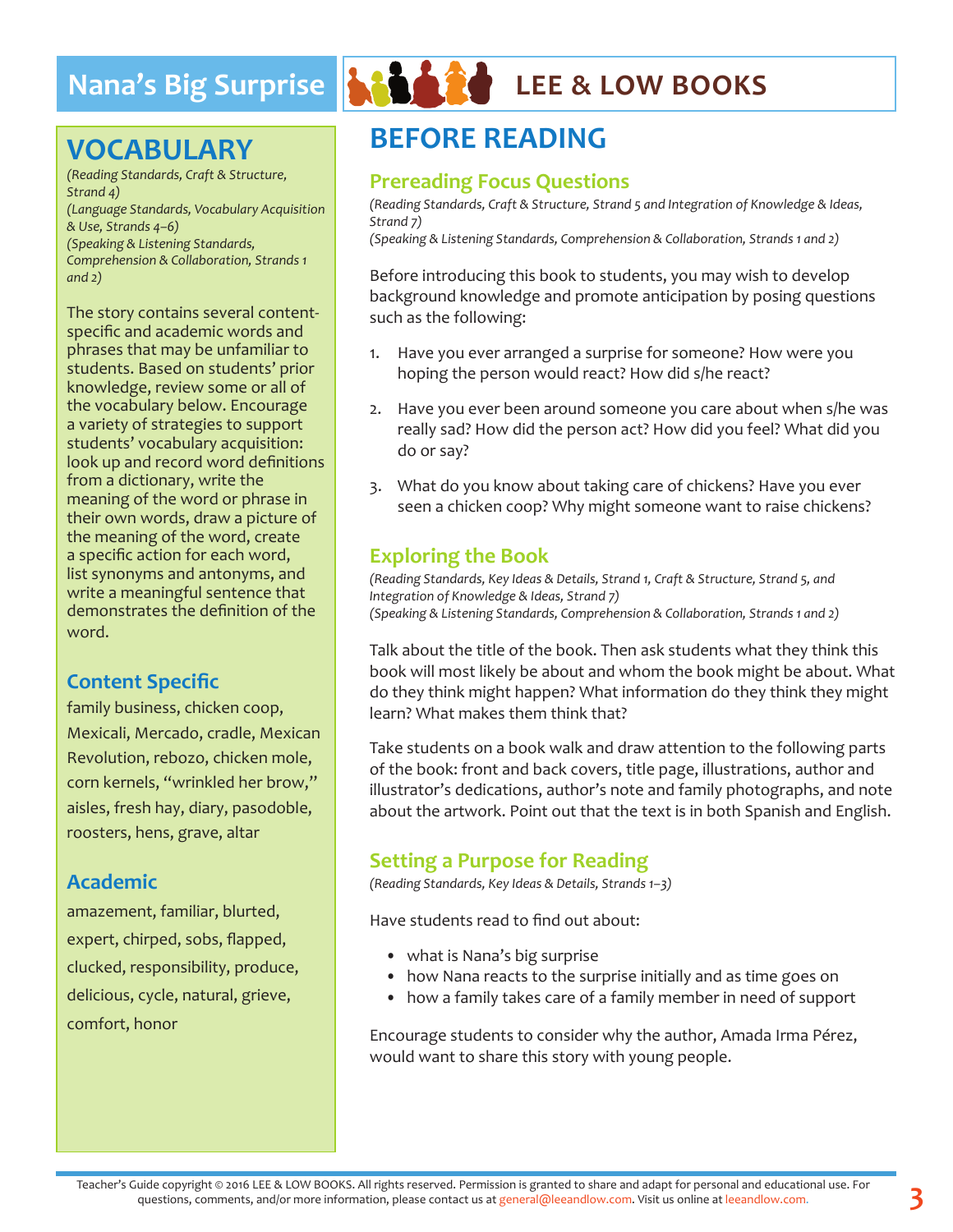

# LEE & LOW BOOKS **NAME AND RESERVE BIG Surprise**

# **AFTER READING**

#### **Discussion Questions**

After students have read the book, use these or similar questions to generate discussion, enhance comprehension, and develop appreciation for the content. Encourage students to refer to passages and/ or illustrations in the book to support their responses. **To build skills in close reading of a text, students should cite evidence with their answers.**

### **Literal Comprehension**

*(Reading Standards, Key Ideas & Details, Strands 1–3) (Speaking & Listening Standards, Comprehension & Collaboration, Strands 1–3 and Presentation of Knowledge & Ideas, Strand 4)*

- 1. What does the family build in their yard? Why do they build it? How do they hope Nana will react?
- 2. What do the children remember about visiting Nana in Mexicali?
- 3. What do the parents bring home?
- 4. Why is Hector excited to see Nana?
- 5. What does the family see when the bus pulls up?
- 6. How does Nana react when she sees the chicken coop?
- 7. What do the children hear Nana doing in her room? What do they do to try to make her feel better? Does it work?
- 8. What does Nana teach the children about the responsibility of taking care of chicks?
- 9. As the months go by, what do the children do for the chicks each day? What does the girl write in her diary?
- 10. What does Nana do in the yard that surprises the girl? What do they do together? How does the rest of the family react when they arrive home?
- 11. What woke the family up the next morning? What did they find when they went outside? How did they react to finding out the chicks were all roosters?

12. What does Nana tell her family when she comes into the kitchen the next day? What does she want to do?

#### **Extension/Higher Level Thinking**

*(Reading Standards, Key Ideas & Details, Strands 2 and 3 and Craft & Structure, Strands 4 and 6) (Speaking & Listening Standards, Comprehension & Collaboration, Strands 1–3 and Presentation of Knowledge & Ideas, Strand 4)*

- 1. How are the family's feelings about Nana reflected in their preparations for her arrival?
- 2. How did the brothers act on the way home from the bus station? Why can it be hard to keep a surprise a secret?
- 3. Why might Nana's voice be "sometimes-sad, sometimes-happy" when she tells about raising chickens? How can memories be both happy and sad?
- 4. How does Nana feel about being at her grandchildren's house? What does she mean, "I miss Tata so much, it hurts deep in my heart?" Why do you think its hard for the children to accept her sadness?
- 5. Why does Nana "wrinkle her brow" when she wonders if she'll be able to find the right chicken feed? When she goes to the grocery store with her grandchildren, why does she find the soap aisle upsetting? How can moving somewhere new be overwhelming, especially in Nana's situation?
- 6. Why do you think Nana encourages the children to talk, read and sing to the chickens? Do stories truly make them produce delicious eggs or might Nana have a different purpose?
- 7. What does Nana say when she gathers her family around her in the yard? What does she mean, "birth, life and death are a cycle that every living thing must go through?" What does she mean, "It's natural to grieve, too." Why are these ideas comforting?
- 8. Are you surprised to find out the chicks are roosters? Were there any clues during the story? Why do you think Nana and the rest of the family didn't realize sooner?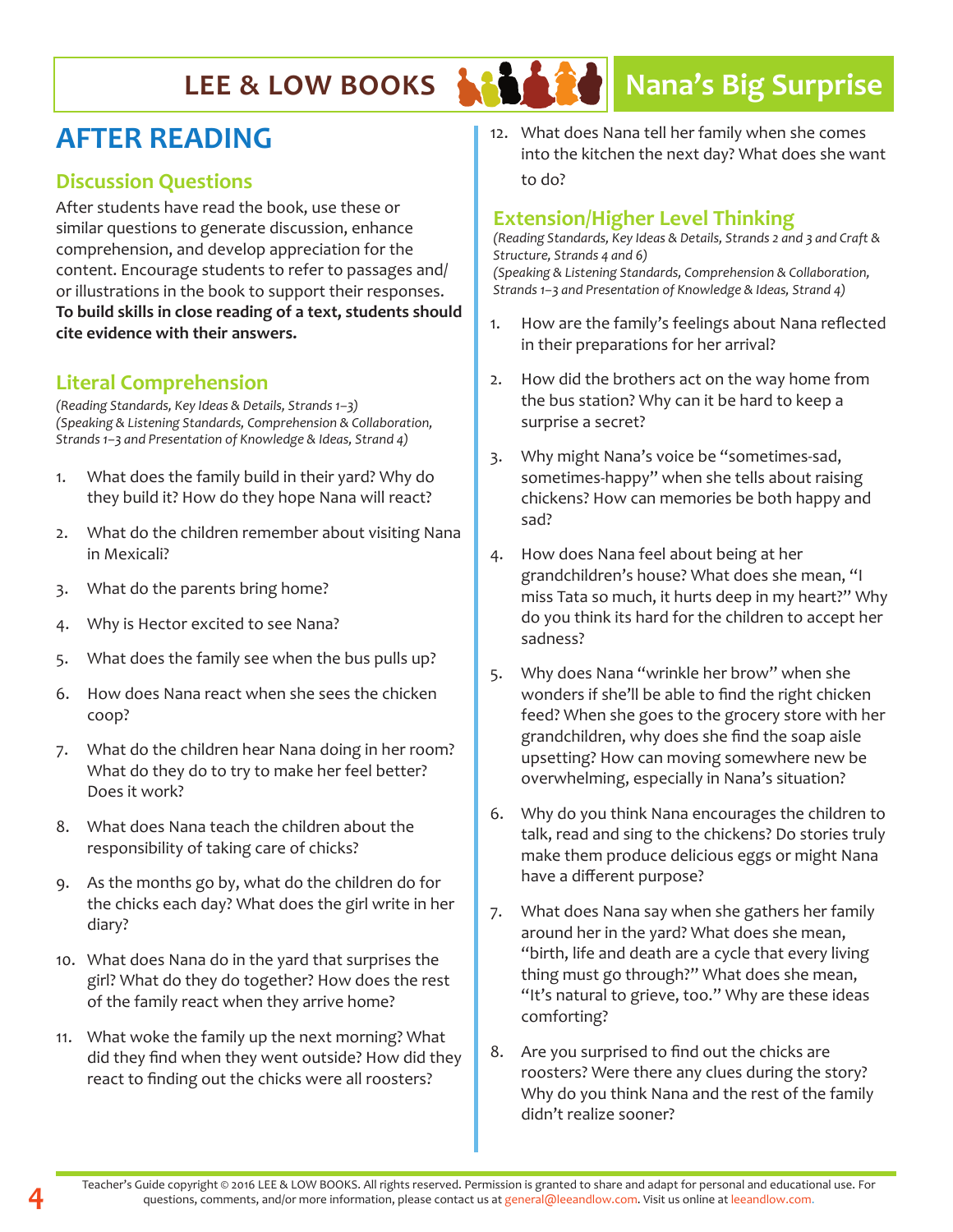# **Nana's Big Surprise & A A A LEE & LOW BOOKS**

"[T]his poignant tale of family love and grieving is ideal for reading aloud in either language, especially to children coping with deep losses of their own."

–*Booklist*



"[T]his book is warm and well-balanced. The transition between languages is uncommonly smooth, and both languages hold equal value."

–**Foreword Reviews**

"Gonzalez's rich pastels and cartoonish chicks combine with Pérez's powerful depiction of family love to prevent the story from becoming maudlin....Sweet, realistic, comforting."

–*Kirkus Review*

9. How do you think the family feels about Nana leaving? How might her leaving be both happy and sad?

#### **Reader's Response**

*(Writing Standards, Text Types & Purposes, Strands 1–3 and Production & Distribution of Writing, Strands 4–6)* 

Use the following questions and writing activities to help students practice active reading and personalize their responses to the book. **Suggest that students respond in reader's response journals, essays, or oral discussion.** You may also want to set aside time for students to share and discuss their written work.

- 1. Make a list of information from the text about Nana, including her life experiences, knowledge and her values. Include examples of what she teaches her grandchildren. Based on this information, what words would you choose to describe Nana as a character?
- 2. Create a chart or timeline to describe how Nana's emotions changed over the course of the story. Consider how she felt when she arrived on the bus, when she first saw the chicken coop, when she went grocery shopping, etc. Be sure to think about times when she likely experienced multiple emotions at once.
- 3. Read the author's note, in which Amada Irma Pérez says that when her Nana lived with her family after her Tata died, "being together made the sadness easier to bear." How does being together during sad times help a family "find comfort," as Nana says

in the story? Write about a time when being with your family was comforting.

- 4. The story of the chicks that turned out to be roosters is a funny one for the author's family. What's the value of a funny family story? Write about a funny story from your life and why it's important to you.
- 5. In her author's note, Amada Irma Pérez says, "Elders are a treasure." What does she mean? Describe supporting examples from the story and your own life.

### **ELL/ESL Teaching Activities**

*(Speaking & Listening Standards, Comprehension & Collaboration, Strands 1–3 and Presentation of Knowledge & Ideas, Strands 4–6) (Language Standards, Vocabulary Acquisition & Use, Strands 4–6)*

These strategies might be helpful to use with students who are English Language Learners.

- 1. Assign ELL students to partner-read the story with strong English readers/speakers. Students can alternate reading between pages, repeat passages after one another, or listen to the more fluent reader.
- 2. Have each student write three questions about the story. Then let students pair up and discuss the answers to the questions.
- 3. Depending on students' level of English proficiency, after the first reading: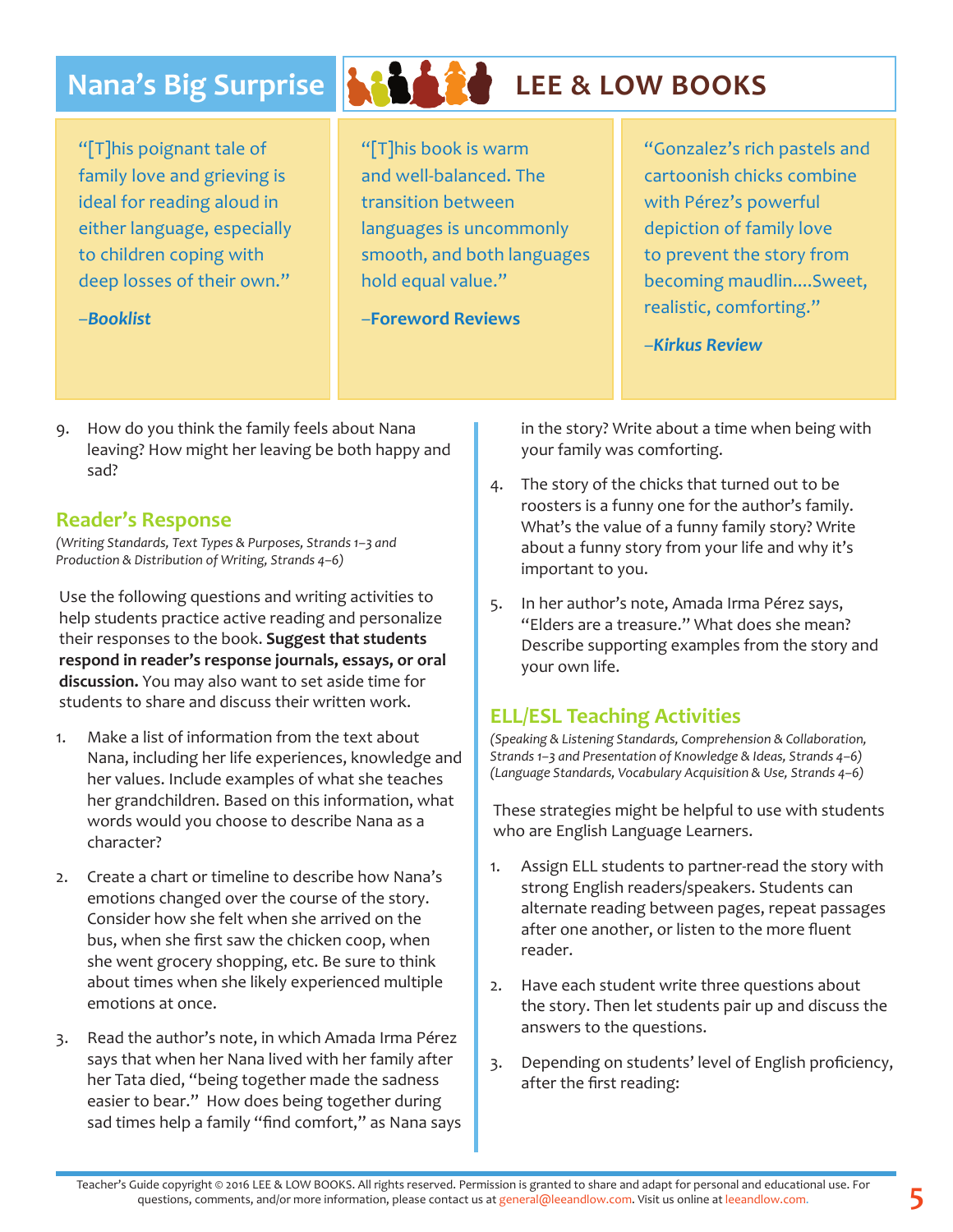# LEE & LOW BOOKS **NAME AND RESERVE BIG Surprise**

• Review the illustrations in order and have students summarize what is happening on each page, first orally, then in writing.

• Have students work in pairs to retell either the plot of the story or key details. Then ask students to write a short summary, synopsis, or opinion about what they have read.

- 4. Have students give a short talk describing a grandparent, telling a funny family story, or about what they learned about raising chickens.
- 5. The book contains several content-specific and academic words that may be unfamiliar to students. Based on students' prior knowledge, review some or all of the vocabulary. Expose English Language Learners to multiple vocabulary strategies. Have students make predictions about word meanings, look up and record word definitions from a dictionary, write the meaning of the word or phrase in their own words, draw a picture of the meaning of the word, list synonyms and antonyms, create an action for each word, and write a meaningful sentence that demonstrates the definition of the word.

# **INTERDISCIPLINARY ACTIVITIES**

*(Introduction to the Standards, page 7: Students who are college and career ready must be able to build strong content knowledge, value evidence, and use technology and digital media strategically and capably)*

Use some of the following activities to help students integrate their reading experiences with other curriculum areas. These can also be used for extension activities, for advanced readers, and for building a home-school connection.

### **English Language Arts**

*(Reading Standards, Key Ideas and Details Strands 1-3, Craft and Structure, Strand 6, and Integration of Knowledge and Ideas, Strands 7 and 9)*

*(Writing Standards, Text Types and Purposes, Strands 2 and 3) (Speaking and Listening Standards, Presentation of Knowledge and Ideas, Strand 4)*

- 1. Read Amada Irma Pérez's other books, *My Very Own Room* (https://www.leeandlow.com/books/2798) and *My Diary from Here to There* (https://www. leeandlow.com/books/2799). Discuss why the author may have chosen these aspects of her life, along with the story of her Nana, about which to write. (The author's note in each book will have some helpful insight.) What personal connections do students make to each story? What themes are reflected across the three stories? If Pérez were to write another book, what aspect of her life would students be interested in reading about next?
- 2. In this short interview with the author, she shares that she wrote *Nana's Big Surprise*  to "honor" her grandmother: https:// www.youtube.com/watch?feature=player\_ embedded&v=ztBvmCEqLSA. Discuss what it means to honor someone with a story. Have each student choose someone important to him or her and write a true story honoring that person.
- 3. This book shares some information about raising chickens. As a class, write a "How To" book or chart about raising chickens, according to Nana. Then, determine which aspects of the topic require more information and divide students into groups to research and add information to various sections. (This series of blog posts from the Farmer's Almanac may be helpful: http://www.almanac.com/ blogs/raising-chickens.)
- 4. Read other books about the experiences of immigrant and visiting grandparents, such as *Grandfather Counts* (https://www.leeandlow. com/books/2399). Compare and contrast aspects of each story, such as how the family prepares for the grandparent's arrival, relationship of the grandparent and grandchildren, etc.
- 5. Discuss the usefulness of stories as tools for teaching both information and values. Have students act the part of an elderly person (from a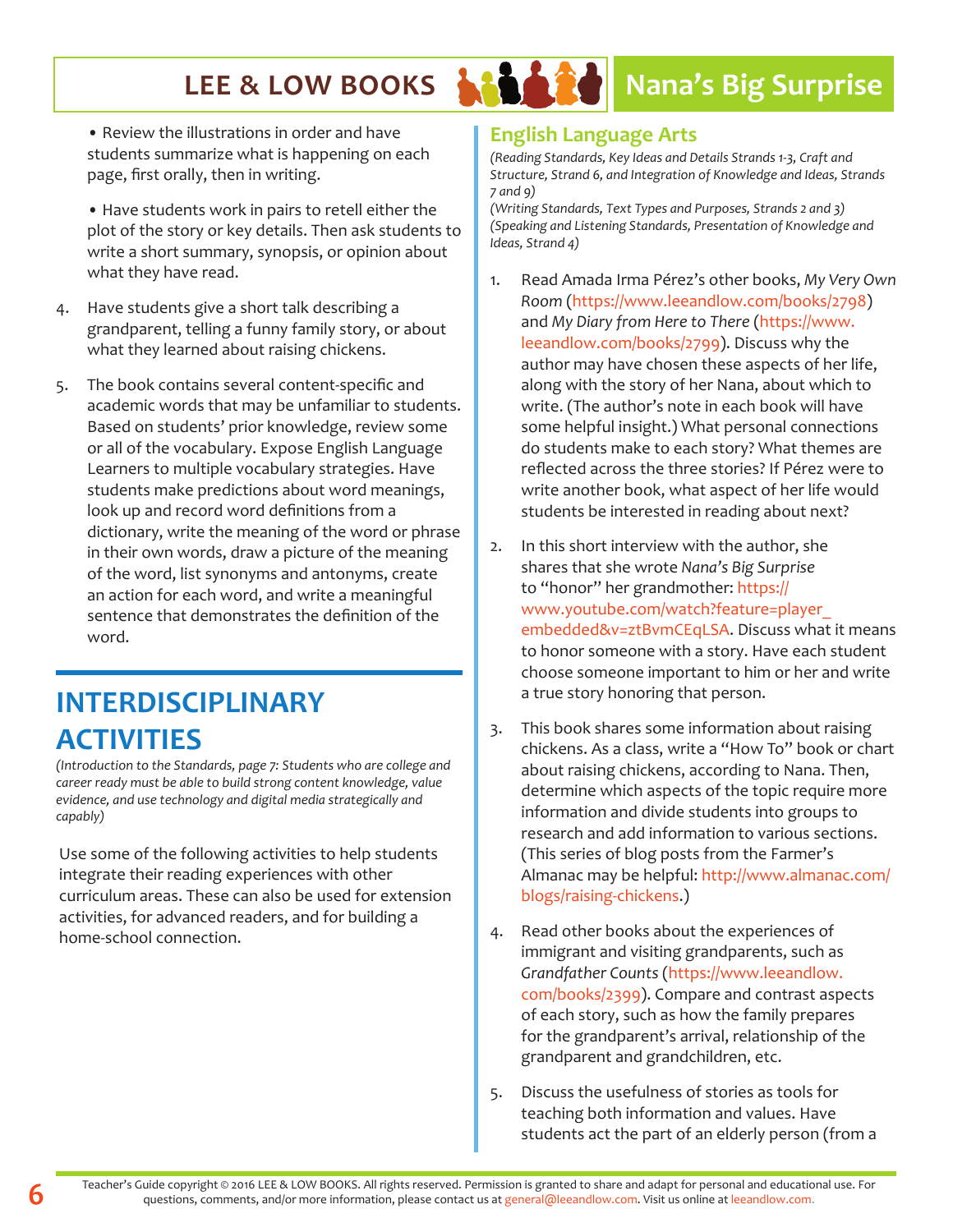# **Nana's Big Surprise At LEE & LOW BOOKS**



story, their own family, or imagined) telling a story intended to teach young people. Videotape or record the storytelling.

#### **Science**

*(Reading Standards, Integration of Knowledge and Ideas, Strand 7) (Speaking and Listening Standards, Presentation of Knowledge and Ideas, Strands 4 and 5)*

- 1. Have students research the life cycle of a chicken. Have them present their findings orally and/or as a diagram or other visual display.
- 2. Have students research the differences between hens and roosters, including why it can be hard to tell them apart when they are young chicks. (This site offers a good start: https://www.reference. com/pets-animals/difference-between-hen-rooster-4bf7eee725c2346f.) Practice using context and/or additional research to understand unfamiliar terms, such as "combs" and "waddles." Have students present findings orally or as a Venn Diagram or other visual display.

### **Social Studies/Geography**

*(Reading Standards, Integration of Knowledge and Ideas, Strand 7) (Speaking and Listening Standards, Comprehension and Collaboration, Strands 1-3 and Presentation of Knowledge and Ideas, Strands 4 and 5)*

- 1. Find Nana's home city of Mexicali on map. Discuss the distance between there and the author's home in California and the route her bus may have taken. If you've read other stories of grandparents visiting or coming to live with families in the USA, find their homes on a map and discuss how they traveled to the US.
- 2. Have students research Dia de los Muertos (The Day of the Dead.) Assign small groups to present to the class about different aspects of the holiday. Discuss the tradition of setting up an altar to honor deceased loved ones, as Nana plans to do for Tata in the book. Discuss how the holiday is celebratory even though its centered around loved ones who have died.
- 3. Have students research different cultures' views on the care of elderly family members. This article (http://newsroom.ucla.edu/stories/jareddiamond-on-aging-150571) and this list (http://wps.

prenhall.com/wps/media/objects/3918/4012970/ NursingTools/ch23 CultViewElders 407.pdf) provide somewhere to start. Share findings in oral presentations or create a class chart.

#### **Art**

*(Writing Standards, Presentation of Knowledge and Ideas, Strand 5)*

*A note about the artwork:* To create the paintings for this book, Maya used acrylic paint on rag paper for the faces, hands, and colored backgrounds. Shen then scanned photos, fabrics, beads, and textured papers into her computer and printed them out in different sizes and colors. She cut out and glue all of these different bits and pieces onto the paintings for a collage effect. Can you identify all of the different elements collaged into each painting?

Read the note at the end of the book describing how Maya Christina Gonzalez created the illustrations. Have students experiment with collage-style illustration to create an image that depicts a family story or memory.

### **School-Home Connection**

*(Speaking and Listening Standards, Comprehension and Collaboration, Strands 1-3)*

- 1. Ask students to gather family stories from their parents or grandparents. Share at school in small groups and discuss common themes.
- 2. Discuss how photographs can preserve memories and stories. Use the photograph of the author's grandfather weighing grapes and the memory in the text about Tata at his Mercado as an example. Ask students to look through family photographs with their parents or grandparents, if possible. Share photographs and related stories at school. If any student's families are willing, invite them to school to share family photographs and tell the stories that accompany them.

**7** Teacher's Guide copyright © 2016 LEE & LOW BOOKS. All rights reserved. Permission is granted to share and adapt for personal and educational use. For questions, comments, and/or more information, please contact us at general@leeandlow.com. Visit us online at leeandlow.com.